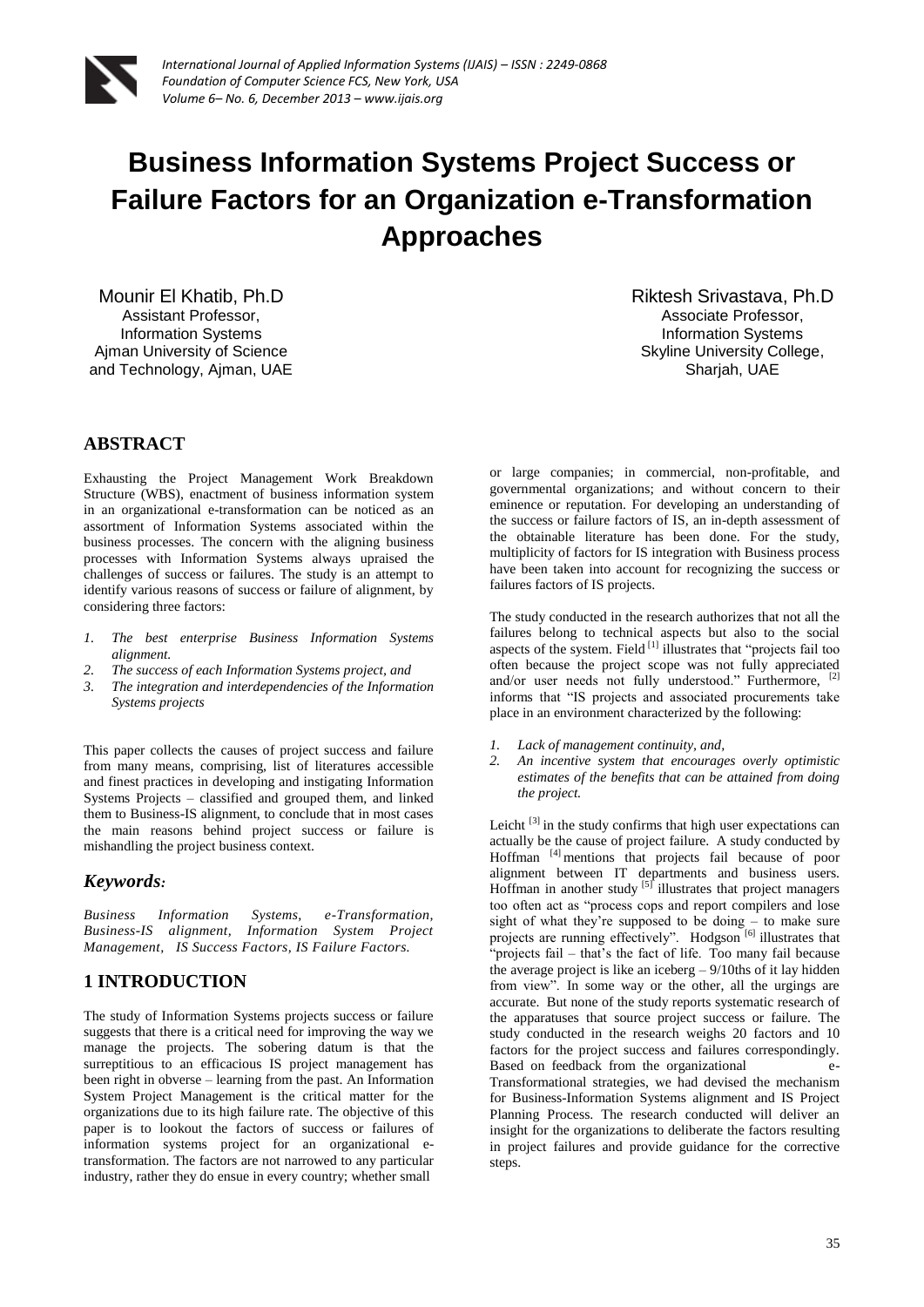

The complete paper is planned as follows: Section 2 mentions the Research Methodology espoused for the study. Section 3 exemplifies Business-IS alignment process model. Section 3 expounds about configuration of Business process with Information Systems with prominence on IS Strategic processes. Section 4 demonstrates the Success and Failures factors for any Information Systems projects grounded on the study piloted by Standish group. The segment outlines the 20 and 10 factors correspondingly for challenged/cancelled and successful projects. The section plans the base for the comprehensive study. Section 4 remarks the research Section 4 remarks the research outcomes of the study and Section 5 concludes the paper.

# **2 RESEARCH METHODOLOGY**

The methodology for the study provides research method(s) is/are appropriate for the development of knowledge in a given study. Due to organization specifics and cultural concepts, in addition to the stated above research challenges, the researcher - in order to be unbiased - had embarked on a combined methodology:

- *1. Quantitative Data collection*
- *2. Case Study Analysis*

For the quantitative data collection methods, the instrument used was the random sampling and structured data collection instruments from predetermined response categories. Depending on the questions, we scaled the answers in Likert scale (Ranging from 1-10). The samples was also based on data collection from organizations and situational characteristics in order to statistically control for their influence on the dependent, or outcome, variable.

Typical quantitative data gathering strategies included for the study were:

- *1. Observing and recording well-defined events*
- *2. Obtaining relevant data from management information systems.*
- *3. Administering surveys with closed-ended questions*

Case study analysis provided the direct control over events resulting from direct role and involvement to all selected projects and related documents, and focus on a contemporary phenomenon, making, the details covered not only the decisions taken, but why and how they were taken, and the available alternatives.

Apart from the information gathered from the case studies, there was a need to analyze some organizational aspects which are directly related to the identifications and assessments.

# **3 BUSINESS-IS ALIGNMENT PROCESS MODEL**

Throughout the study, it was advantageous to start with moderately transitory understandings of strategic, tactical and operational concept.

Strategically, Business-IS alignment is demarcated by the interactions that occur between the four vital aspects *(Business Strategy, IS strategy, Business infrastructure and processes, IS infrastructure and processes)* [7], [8]. Under this group originates - Constructing the right/wrong effects (business or IS strategy, infrastructure, and processes leadership support – feasibility - analysis and design)

Tactically, Business-IS alignment is defined as relating IS resources in a suitable and appropriate way, in concord with project approaches, goals, and requirements. Under this category emanates- Technical aspects of the project (neglecting the people, culture and processes).

Adams et. al <sup>[9]</sup> proposed "an operational model that works" contended that organizations that align strategically, without crafting an alignment on an operational level, will be disenchanted with the consequences. They designed an operational model composed of 4 core elements (Governance, Process, Communication, and Metrics) and 3 enablers (Skills, Style, Shared vision). Under this category originates poor project management (methodologies, techniques, capabilities, and processes)

The model proposed in the study assesses all the aforementioned notions and concocts the innovative model for the Business-IS alignment. The architecture of the model is portrayed in Figure 1 is a four-layer model and gage the strategic, tactic and operational facets of the organizational IS requirements. The model follows the cyclic progressions and any procedure can be restructured once the precise Business-IS alignment is achieved.

# **4 IS PROJECTS-FACTORS FOR PROJECT SUCCESS OR FAILURE**

The prominence of the study piloted in the reasearch is to riposte the interrogation "Why do IS projects faunder?". Many of the previous attempts to answer the above question have treated the question from a single point of focus, such as people, techniques, cultures, technology and experience. It was noticed during the exploration that the bigger the project, the more possibility of failure, because, IS project management and its implementation especially is both complex and challenging.

The answer to the question as mentioned by Sue Young [10] "No one disallowed them from waning. We delineate success as a privation of failure and failure as a deficiency of accomplishment. If we exclude the leeway for failure, the only prospect is success. And that requires the definition of success." As eliminating the reasons and possibilities for failure in all the stages of project management, and "building the right things", this implies eliminating the possibility of "building the wrong things". This will lead to defining the critical success factors as those needed to eliminate the key deficiency factors.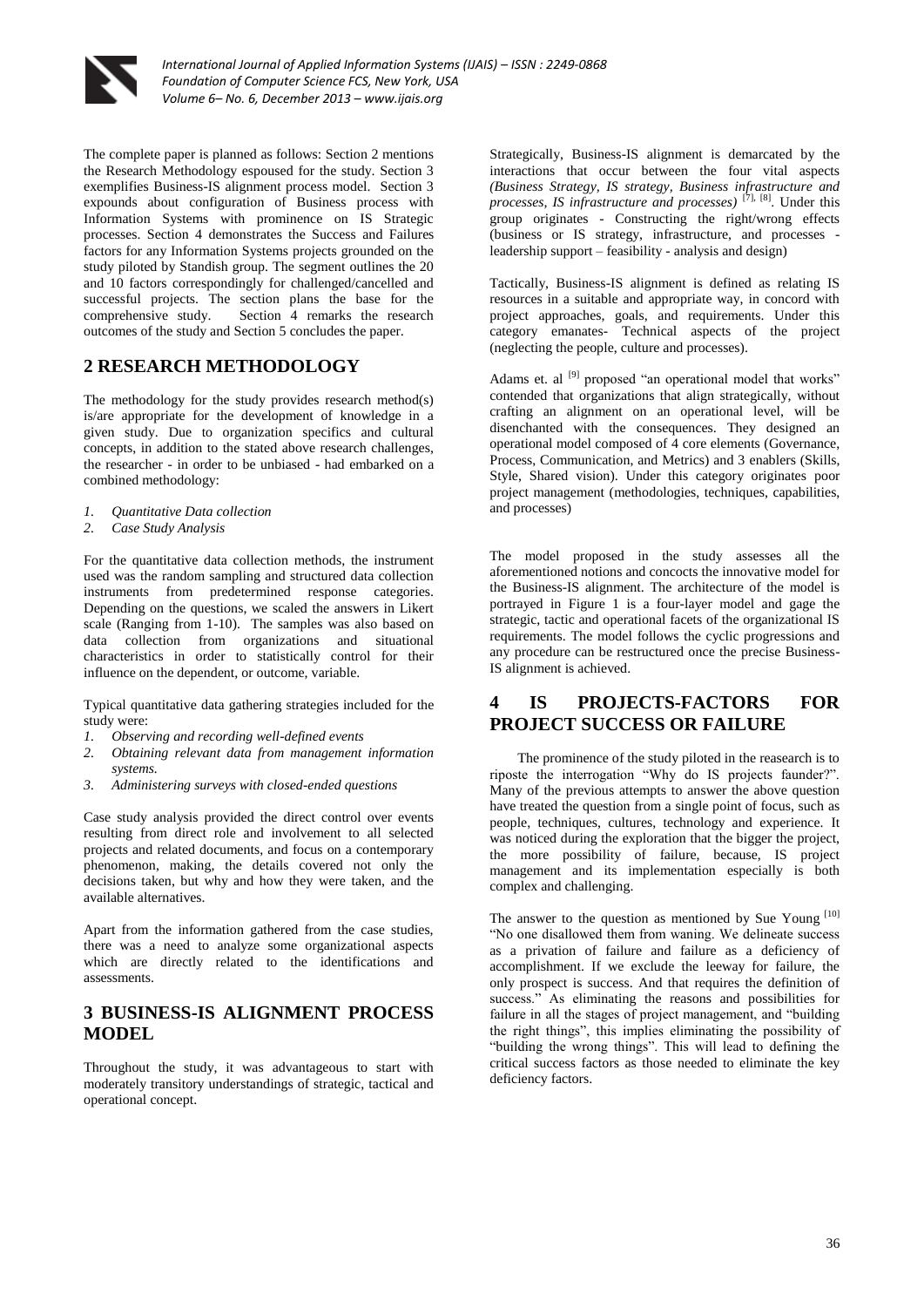

*International Journal of Applied Information Systems (IJAIS) – ISSN : 2249-0868 Foundation of Computer Science FCS, New York, USA Volume 6– No. 6, December 2013 – www.ijais.org*



**Figure 1:** Business-IS alignment model

The strategic part of the model includes three steps, as, indicated in Figure 2 below:





Based on the mentioned explanations, the success or failure of organizational e-transformations depends on the following three factors:

- *2. The success of each IS project (project management), and*
- *3. The integration and interdependencies of the IS projects*

*1. The best enterprise business-IS alignment.*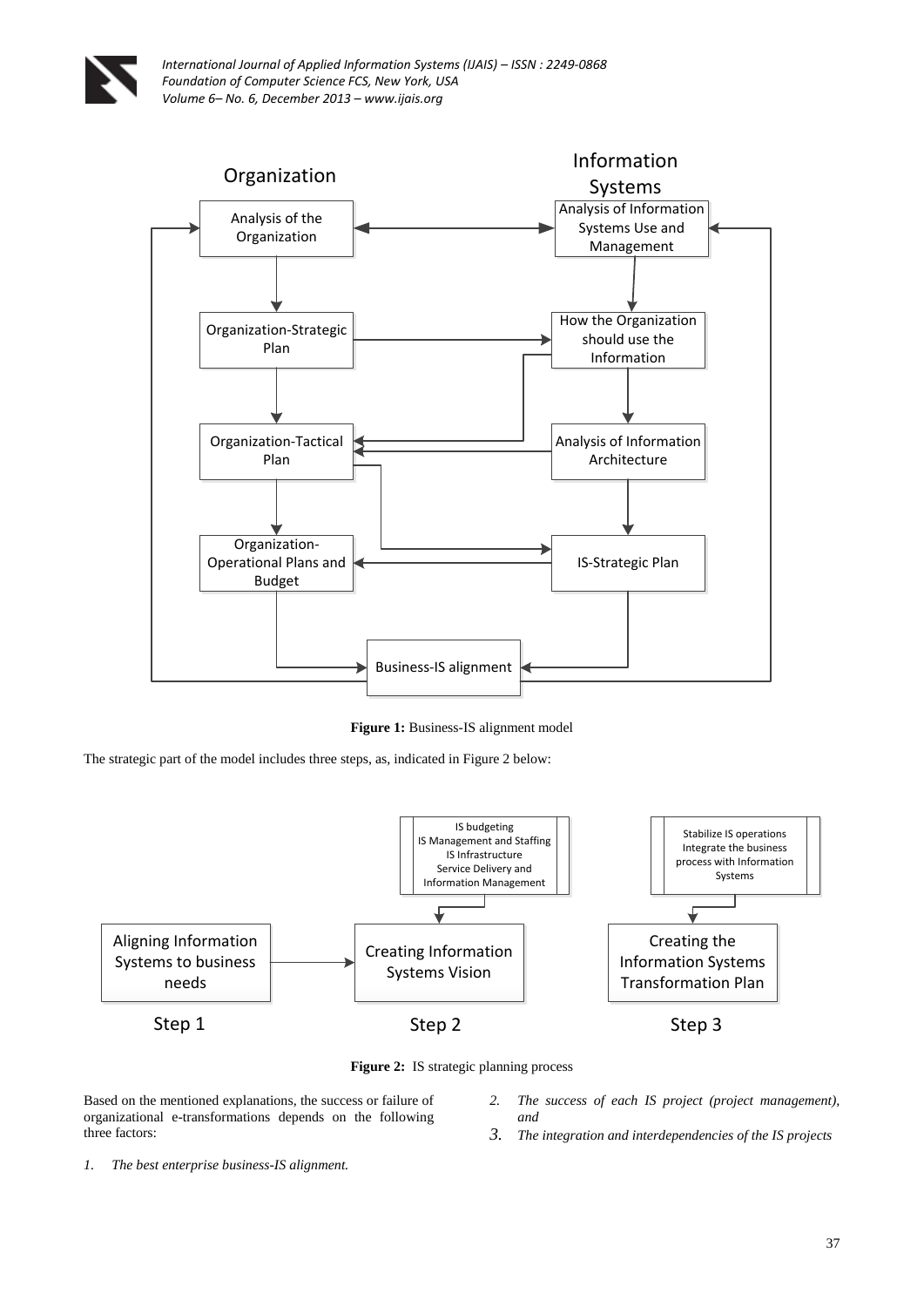

*International Journal of Applied Information Systems (IJAIS) – ISSN : 2249-0868 Foundation of Computer Science FCS, New York, USA Volume 6– No. 6, December 2013 – www.ijais.org*

# **4.1 IS Projects Failure**

The research is grounded on the Standish group [11] verdicts for challenged and cancelled projects. A project is considered to be botched when it is cancelled, abandoned or not implemented and considered challenged when over budget, behind schedule, or the deliverables are of poor quality or do not meet the original needs of the user or customer. Table 1 gives the comprehensive description of both the challenged and cancelled projects.

**Table 1:** Standish Group-Factors for Challenged and Cancelled Projects

Lack of user input Incomplete requirements and specifications Changing requirements specifications Lack of executive support Technology incompetence Lack of resources Unrealistic expectations Unclear objectives Unrealistic time frames New technology Incomplete requirements Lack of user involvement Lack of resources Unrealistic expectations Lack of executive support Changing requirements specifications Lack of planning Didn't need it any longer Lack of IT management Technology illiteracy

It must be noted from the Table 1 that the first 10 factors depicts Projects in Challenged state and the last 10 factors in cancelled state.

#### *4.2 IS Project Success*

The project management literature commends that there are two apparatuses of project accomplishment [12], [13], [14], [15].

- 1. *Project success factors:* Elements of a project that can be inclined to upsurge the prospect of success; these are independent variables that make success more likely
- 2. *Project success criteria:* measures by which we judge the successful outcome of a project; these are dependent variables which measure project success.

Factors to keep in mind in order to ensure system success, according to the  $[11]$  findings for succeeded projects, are given in the Table 2.

**Table 2:** Standish Group-Factors for Projects Success



# **5 Research Outcomes**

The outcomes of the research is grounded on the factors determined by  $[11]$  and the responses acknowledged by the organizations ensuing e-transformation phase. The conclusions of the study is alienated into two fragments, specifically, IS projects failure and success factors. Figure 3 depicts the outcomes of the results for projects failures and success (in percentage).

In the study, we also examined that 46% of the projects are completed and operational, but are over budget, over time estimated, and with less features and functions than originally quantified.

The results of the project success is revealed in Figure 4.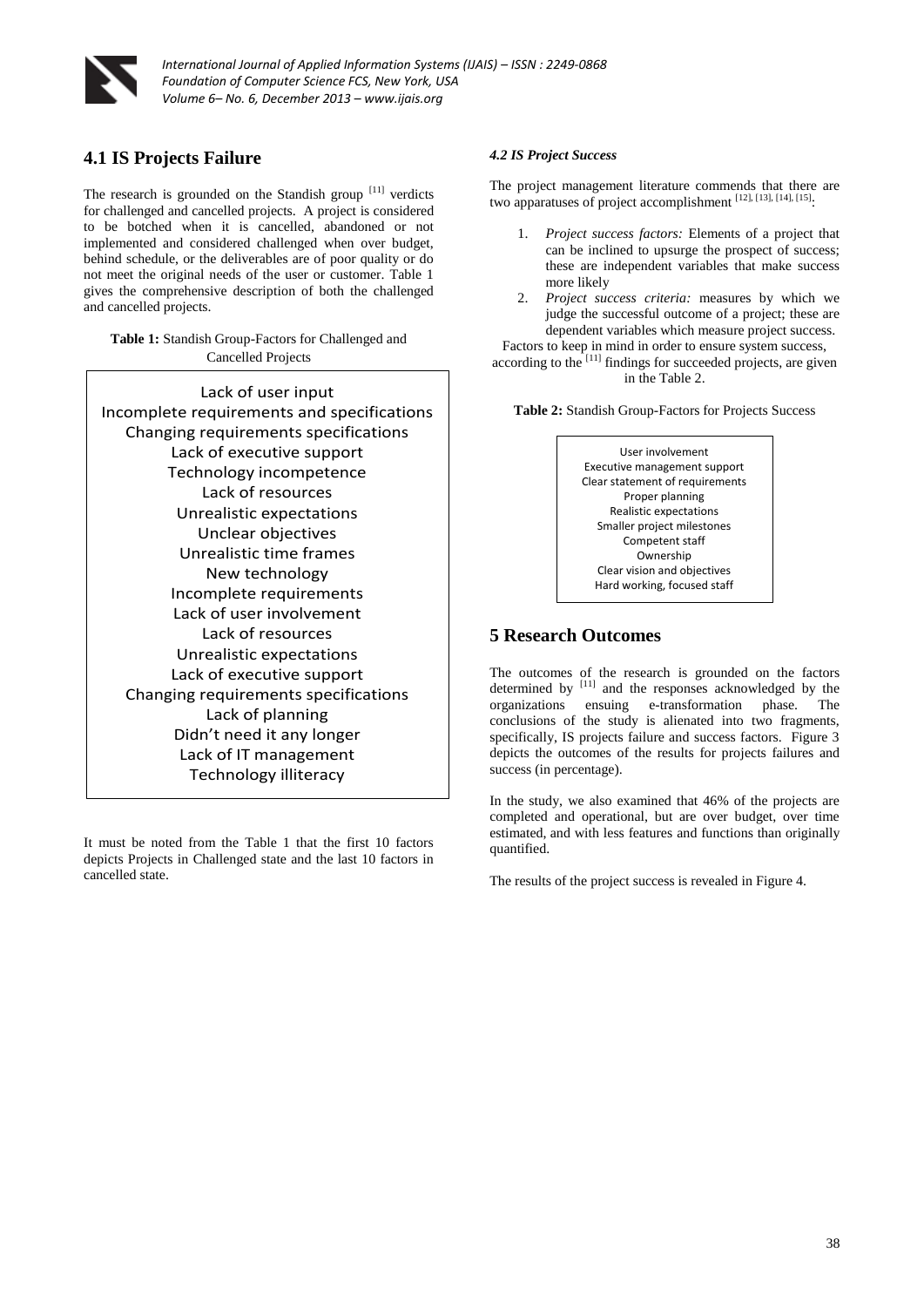



**Figure 3:** IS Project Failure Factors-Research Outcomes

In the study, we also examined that 46% of the projects are completed and operational, but are over budget, over time estimated, and with less features and functions than originally quantified. The results of the project success is revealed in Figure 4:



**Figure 4:** IS Project Success Factors-Research Outcomes

As evidently shown, success of any IS projects depends upon the user participation in the project.

## **5.1 Grouping IS Project Success Factors**

On investigation, each of the above 20 reasons can be categorized in three groups, as shown in Figure 5: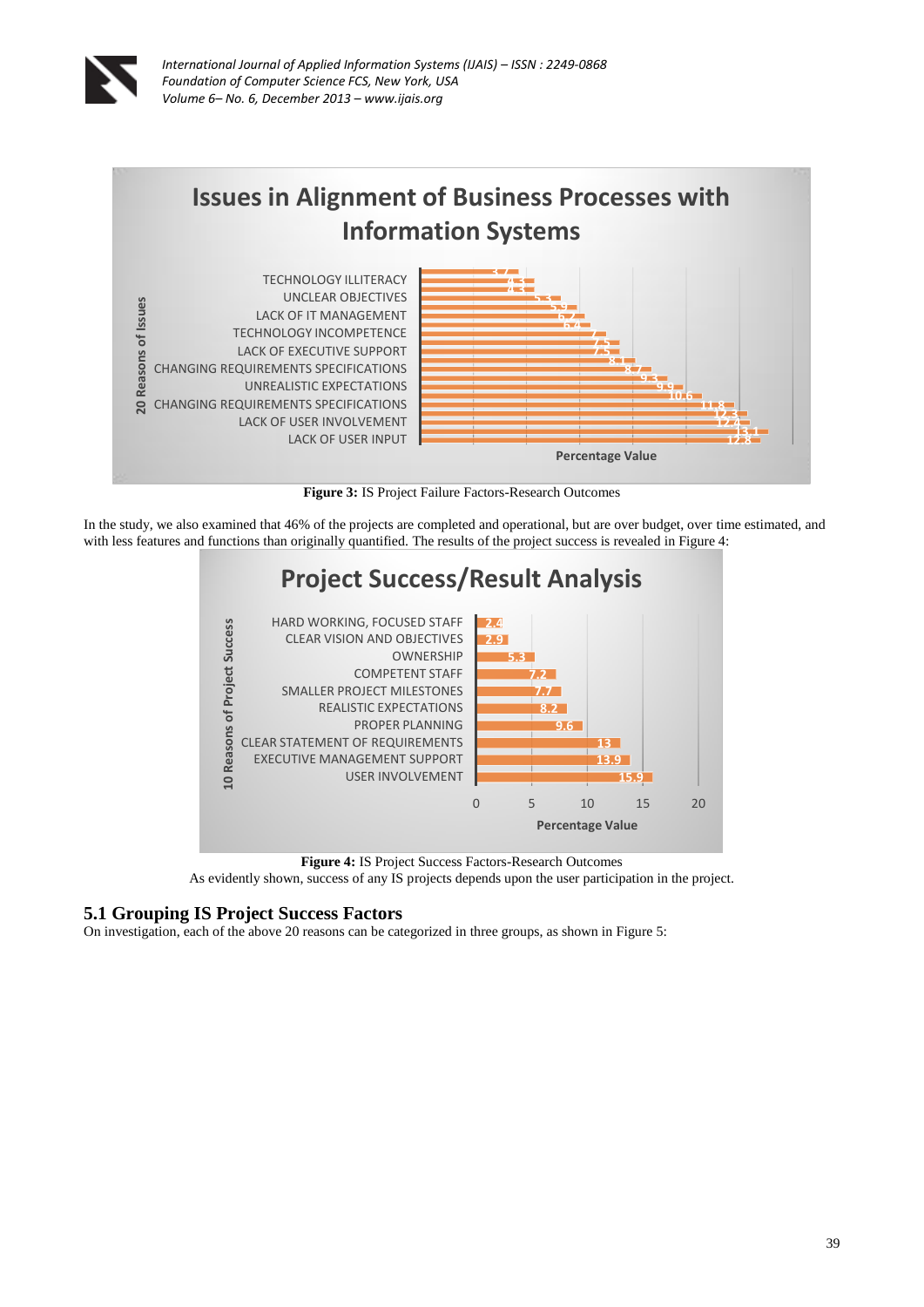

*International Journal of Applied Information Systems (IJAIS) – ISSN : 2249-0868 Foundation of Computer Science FCS, New York, USA Volume 6– No. 6, December 2013 – www.ijais.org*

| Group 1                                          | Building the wrong things (business or IT strategy, infrastructure,<br>and processes - leadership support $-$ feasibility - analysis and<br>design) |
|--------------------------------------------------|-----------------------------------------------------------------------------------------------------------------------------------------------------|
| Reasons: 2, 3, 4, 5, 7, 8, 9, 11, 15, 17, 18, 20 |                                                                                                                                                     |
| Group 2                                          | Focusing on the technical side only (neglecting the people,<br>culture and processes)                                                               |
| Reasons: 1, 4, 7, 10, 12, 17, 20                 |                                                                                                                                                     |
| Group 3                                          | (methodologies, techniques,<br>Project<br>Poor<br>management<br>capabilities, and processes)                                                        |
|                                                  | Reasons: 1, 2, 3, 5, 6, 9, 11, 12, 15, 17, 19                                                                                                       |

**Figure 5:** Grouping IS Project Success Factors

As stated in Figure 5, Group 1 and 2 epitomizes the Business-IS alignment in its strategic and tactical form, while Group 3 characterizes the Business-IS alignment in its operational form. It can be also noted that some reasons can descent in more than one category.

## **5.2 Grouping IS Project Failure Factors**

For IS Project failure, it's sufficient to have no plan, meanwhile for success we need a sophisticated plan. As with

causes for failure, the 10 reasons can be categorized under the subsequent three groups, as specified in Figure 6.

| Group 1 | Building the right things (business or IT strategy, infrastructure,<br>and processes - leadership support $-$ feasibility - analysis and<br>design)          |
|---------|--------------------------------------------------------------------------------------------------------------------------------------------------------------|
|         | Reasons: 2, 3, 4, 5, 8, 9                                                                                                                                    |
| Group 2 | focusing on the technical side while taking into consideration<br>that technical projects take place in a broader context (people,<br>culture and processes) |
|         | Reasons:1                                                                                                                                                    |
| Group 3 | Solid Project management (body of knowledge, methodologies,<br>techniques, capabilities, and processes)                                                      |
|         | Reasons: 3, 4, 6, 7, 10                                                                                                                                      |

**Figure 6:** Grouping IS Project Failure Factors

As stated in Figure 6, Groups 1 and 2 represent the business-IT alignment in its strategic and tactical form, while group 3 represents the business-IT alignment in its operational form. It can be also noted that some reasons can descent in more than one category.

## **5.3 IS Project requirements-To achieve the needs?**

In addition to the three settings cited, scrutiny of the causes that regulate the IS project success or failure was revealed by  $[16]$ , who debuted the 3 Key necessities to all IS Project

Success that all successful projects have in common, "Each project can be viewed as a tripod. All three legs must be in

place for the tripod to stand sturdily. In a systems project, these "legs" or critical success factors consist of the following:

*Base one:* Top management support (fulfill the business/IS strategy on organizational and operational level).

*Base two:* A sound methodology (effective and entrepreneurial).

*Base three:* Solid technical leadership by someone who has successfully completed a similar project.